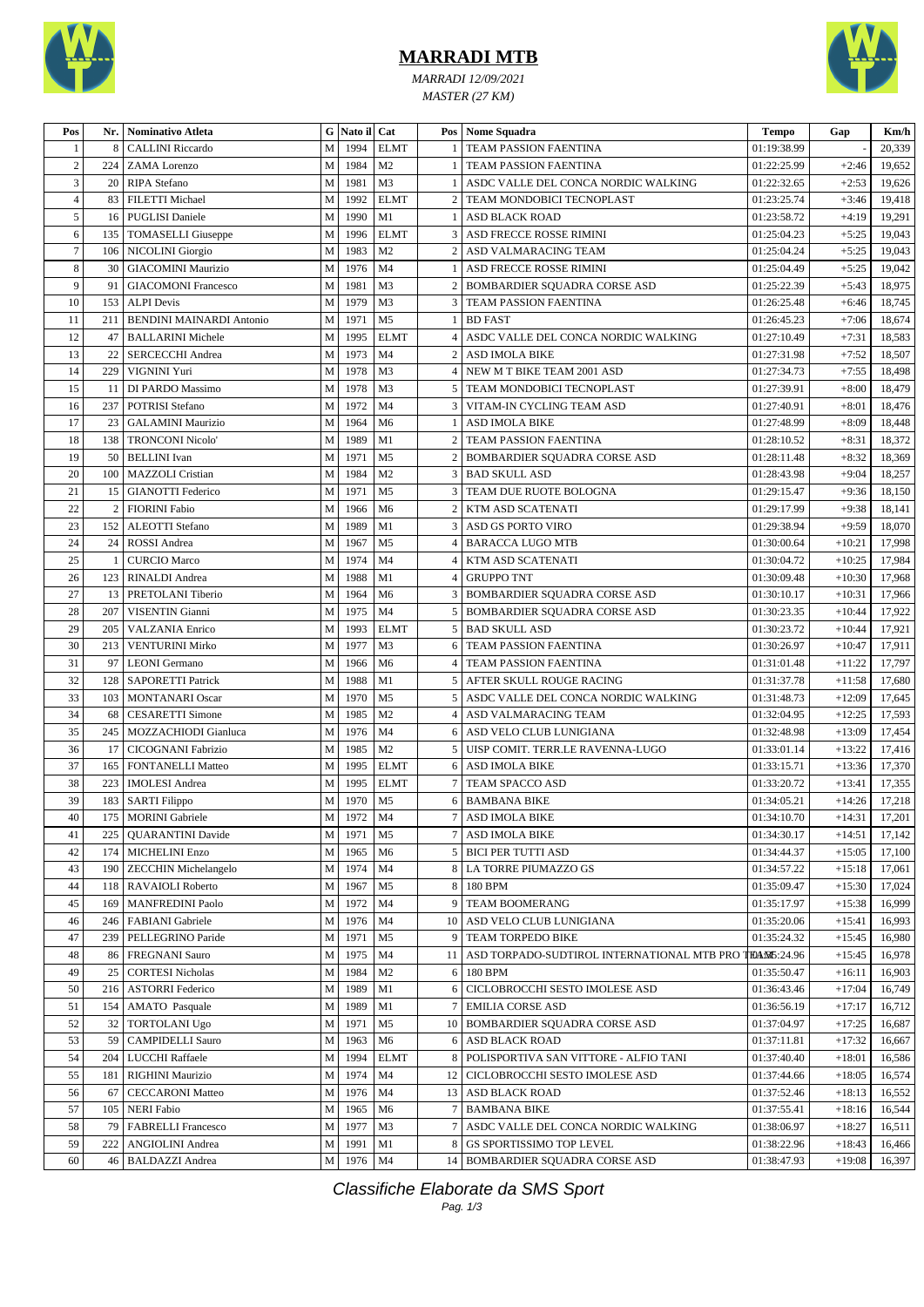

## **MARRADI MTB**

*MARRADI 12/09/2021 MASTER (27 KM)*



| Pos | Nr. | Nominativo Atleta          |                           | G Nato il Cat |                 |                | Pos   Nome Squadra                       | Tempo       | Gap      | Km/h             |
|-----|-----|----------------------------|---------------------------|---------------|-----------------|----------------|------------------------------------------|-------------|----------|------------------|
| 61  | 18  | <b>OUADRELLI Paolo</b>     | M                         | 1961          | M7              |                | TEAM HERO MY BIKE                        | 01:38:53.61 | $+19:14$ | 16,381           |
| 62  | 238 | PENSERINI Elia             | M                         | 2002          | <b>ELMT</b>     |                | 9 ASD TEAM BIKE VALCONCA                 | 01:39:28.09 | $+19:49$ | 16,287           |
| 63  | 72  | <b>COMANDINI</b> Andrea    | М                         | 1976          | M <sub>4</sub>  |                | 15   BAD SKULL ASD                       | 01:39:58.93 | $+20:19$ | 16,203           |
| 64  | 162 | <b>COSTI Davide</b>        | M                         | 1979          | M <sub>3</sub>  |                | 8 NEW MOTOR BIKE                         | 01:40:53.22 | $+21:14$ | 16,058           |
| 65  | 228 | <b>FIUMANA</b> Thomas      | М                         | 1990          | M1              |                | 9   BIKE CORNER BERTINORO ASD            | 01:41:22.45 | $+21:43$ | 15,980           |
| 66  | 242 | <b>MONGARDI</b> Gianfranco | M                         | 1957          | M7              | $\overline{2}$ | <b>SPILLA TEAM</b>                       | 01:41:27.94 | $+21:48$ | 15,966           |
| 67  | 6   | <b>BOVINO Mario</b>        | M                         | 1970          | M <sub>5</sub>  |                | 11   BAD SKULL ASD                       | 01:41:55.21 | $+22:16$ | 15,895           |
| 68  | 74  | COZZOLINO Claudio          | $\mathbf M$               | 1974          | M <sub>4</sub>  |                | 16 UISP FORLI CESENA                     | 01:42:06.88 | $+22:27$ | 15,865           |
| 69  | 94  | <b>GRAZIANI Nicola</b>     | М                         | 1972          | M <sub>4</sub>  | 17             | <b>TRIAL BIKE LUGO</b>                   | 01:42:07.69 | $+22:28$ | 15,862           |
| 70  | 63  | CASADIO Samuele            | M                         | 1983          | M <sub>2</sub>  |                | 7 BAD SKULL ASD                          | 01:42:08.46 | $+22:29$ | 15,860           |
| 71  | 226 | <b>BERTI Matteo</b>        | M                         | 1985          | M <sub>2</sub>  |                | 8 ASD IMOLA BIKE                         | 01:42:08.91 | $+22:29$ | 15,859           |
| 72  | 45  | <b>BABINI</b> Giovanni     | M                         | 1960          | M7              |                | 3 TEAM PASSION FAENTINA                  | 01:42:28.95 | $+22:49$ | 15,808           |
| 73  | 140 | <b>VARGAS Vincenzo</b>     | $\mathbf M$               | 1976          | M <sub>4</sub>  |                | 18 ASDC VALLE DEL CONCA NORDIC WALKING   | 01:42:37.21 | $+22:58$ | 15,786           |
| 74  | 217 | REGAZZI Alberto            | M                         | 1972          | M4              |                | 19   VEE TIRE CO TEAM RACE               | 01:42:40.54 | $+23:01$ | 15,778           |
| 75  | 61  | <b>CAPANNA</b> Stefano     | M                         | 1982          | M <sub>2</sub>  |                | 9   ONLY BIKERS                          | 01:44:09.95 | $+24:30$ | 15,552           |
| 76  | 244 | <b>AVANZINI Alessio</b>    | M                         | 1976          | M <sub>4</sub>  |                | 20 MTB LA RUPE                           | 01:44:13.02 | $+24:34$ | 15,544           |
| 77  | 49  | <b>BATTELLI Simone</b>     | M                         | 1978          | M <sub>3</sub>  |                | 9 ASDC VALLE DEL CONCA NORDIC WALKING    | 01:45:04.45 | $+25:25$ | 15,418           |
| 78  | 171 | <b>MAZZINI</b> Marco       | M                         | 1971          | M <sub>5</sub>  |                | 12   BAMBANA BIKE                        | 01:45:13.67 | $+25:34$ | 15,395           |
| 79  | 28  | <b>BARACCANI Maurizio</b>  | $\mathbf M$               | 1954          | M7              |                | <b>4 BICI PER TUTTI ASD</b>              | 01:45:17.70 | $+25:38$ | 15,385           |
| 80  | 144 | <b>ZANI</b> Michele        | M                         | 1989          | M1              |                | 10 GRUPPO TNT                            | 01:45:19.70 | $+25:40$ | 15,380           |
| 81  | 218 | <b>CORRADETTI Luca</b>     | M                         | 1978          | M <sub>3</sub>  |                | 10   PEDALE RIMINESE FRECCE ROSSE        | 01:45:29.95 | $+25:50$ | 15,356           |
| 82  | 240 | <b>ZANIBONI</b> Carlo      | М                         | 1970          | M <sub>5</sub>  |                | 13   MTB LA RUPE                         | 01:45:35.76 | $+25:56$ | 15,341           |
| 83  | 232 | <b>TAMPELLINI Matteo</b>   | M                         | 1977          | M <sub>3</sub>  |                | 11 180 BPM                               | 01:45:37.95 | $+25:58$ | 15,336           |
| 84  | 27  | <b>FABBRI</b> Domenico     | M                         | 1961          | M7              |                | 5 BAMBANA BIKE                           | 01:45:41.21 | $+26:02$ | 15,328           |
| 85  | 76  | <b>EUSEBI</b> Mauro        | M                         | 1961          | M7              | 6              | <b>ASD BLACK ROAD</b>                    | 01:46:09.02 | $+26:30$ | 15,261           |
| 86  | 233 | <b>CHIARADIA Tullio</b>    | M                         | 1976          | M <sub>4</sub>  |                | 21 180 BPM                               | 01:46:09.69 | $+26:30$ | 15,260           |
| 87  | 56  | <b>BURCA Paul catalin</b>  | M                         | 1992          | <b>ELMT</b>     |                | 10   KILOMETROZERO ASD                   | 01:46:28.29 | $+26:49$ | 15,215           |
| 88  | 248 | D'AQUINO Aurelio           | М                         | 1961          | M7              |                | 7 ASD VELO CLUB LUNIGIANA                | 01:46:45.53 | $+27:06$ | 15,174           |
| 89  | 78  | <b>FABBRI</b> Fabio        | M                         | 1962          | M <sub>6</sub>  |                | 8 KTM ASD SCATENATI                      | 01:47:08.85 | $+27:29$ | 15,119           |
| 90  | 33  | PENSERINI Nicolo'          | M                         | 2004          | <b>JUN</b>      |                | 1 ASD TEAM BIKE VALCONCA                 | 01:47:46.16 | $+28:07$ | 15,032           |
| 91  | 29  | <b>BARTOLINI Valeria</b>   | $\boldsymbol{\mathrm{F}}$ | 1973          | MW <sub>2</sub> |                | <b>BOMBARDIER SQUADRA CORSE ASD</b>      | 01:48:26.69 | $+28:47$ | 14,938           |
| 92  | 120 | <b>REGGIDORI</b> Andrea    | $\mathbf M$               | 1974          | M <sub>4</sub>  |                | 22 BARACCA LUGO MTB                      | 01:48:30.17 | $+28:51$ | 14,930           |
| 93  | 98  | <b>MANTOVANI</b> Luca      | M                         | 1964          | M6              |                | 9 BAMBANA BIKE                           | 01:49:03.63 | $+29:24$ | 14,854           |
| 94  | 173 | <b>MERZI</b> Stefano       | $\mathbf M$               | 1961          | M7              |                | 8 WWB ASD                                | 01:49:10.73 | $+29:31$ | 14,838           |
| 95  | 109 | PARA Massimo               | М                         | 1964          | M <sub>6</sub>  |                | 10 COMERO BIKE                           | 01:50:01.20 | $+30:22$ | 14,725           |
| 96  | 159 | CAMPEDELLI Roberto         | М                         | 1969          | M <sub>5</sub>  |                | 14   BARACCA LUGO MTB                    | 01:50:04.90 | $+30:25$ | 14,716           |
| 97  | 131 | <b>SGRECCIA Davide</b>     | M                         | 1985          | M <sub>2</sub>  |                | 10 180 BPM                               | 01:50:12.95 | $+30:33$ | 14,698           |
| 98  | 139 | <b>VALBONESI</b> Emanuele  | M                         | 1977          | M <sub>3</sub>  | 12             | 180 BPM                                  | 01:50:58.68 | $+31:19$ | 14,597           |
| 99  | 214 | VISANI Miria               | $\mathbf F$               | 1978          | MW <sub>2</sub> |                | 2 OSTERIA BIKE ASD                       | 01:51:05.31 | $+31:26$ | 14,583           |
| 100 | 69  | CIMMINO Roberto            |                           | M 1972 M4     |                 |                | 23   ASDC VALLE DEL CONCA NORDIC WALKING | 01:51:28.43 | $+31:49$ | 14,533           |
| 101 | 126 | <b>SABBATANI Ilaria</b>    | $\boldsymbol{\mathrm{F}}$ | 1983          | MW1             |                | <b>BOMBARDIER SQUADRA CORSE ASD</b>      | 01:52:51.18 | $+33:12$ | 14,355           |
| 102 | 141 | <b>VEGGETTI Alberto</b>    | М                         | 1972          | M <sub>4</sub>  |                | 24 ASD LR BIKE TEAM                      | 01:54:06.42 | $+34:27$ | 14,197           |
| 103 | 184 | <b>SARTINI Moreno</b>      | M                         | 1972          | M <sub>4</sub>  |                | 25   BAMBANA BIKE                        | 01:54:26.68 | $+34:47$ | 14,155           |
| 104 | 230 | PADOVANI Davide            | М                         | 1972          | M4              |                | 26   KTM ASD SCATENATI                   | 01:54:27.10 | $+34:48$ | 14,154           |
| 105 | 243 | MIRANDOLA Fabio            | M                         | 1966          | M <sub>6</sub>  |                | 11   SPILLA TEAM                         | 01:54:29.13 | $+34:50$ | 14,150           |
| 106 | 231 | DI CINTIO Giampiero        | M                         | 1963          | M6              |                | 12   ITALIA NUOVA BORGO PANIGALE         | 01:54:29.35 | $+34:50$ | 14,150           |
| 107 | 42  | <b>AMADUCCI</b> Roberto    | М                         | 1958          | M7              |                | 9 180 BPM                                | 01:55:09.69 | $+35:30$ | 14,067           |
| 108 | 235 | PIOLANTI Pier domenico     | М                         | 1970          | M <sub>5</sub>  |                | 15 180 BPM                               | 01:55:39.11 | $+36:00$ | 14,008           |
| 109 | 227 | <b>PEDRINI</b> Simone      | M                         | 1993          | <b>ELMT</b>     |                | 11 BIKE CORNER BERTINORO ASD             | 01:55:42.75 | $+36:03$ | 14,000           |
| 110 | 19  | CAVULLA Annarita           | $\mathbf F$               | 1969          | MW <sub>2</sub> |                | 3   BOMBARDIER SQUADRA CORSE ASD         | 01:57:05.49 | $+37:26$ | 13,835           |
| 111 | 188 | <b>TERRANOVA Massimo</b>   | M                         | 1968          | M <sub>5</sub>  |                | <b>16 BAMBANA BIKE</b>                   | 01:57:07.92 | $+37:28$ | 13,831           |
| 112 | 136 | <b>TOSI Massimo</b>        | M                         | 1959          | M7              |                | 10 ASD BIKE OR NOTHING TEAM              | 01:57:16.17 | $+37:37$ | 13,814           |
| 113 | 81  | <b>FERRI Mauro</b>         | М                         | 1952          | M7              |                | 11   BAMBANA BIKE                        | 02:02:47.43 | $+43:08$ | 13,193           |
| 114 | 89  | <b>GARAVINI</b> Davide     | М                         | 1964          | M <sub>6</sub>  |                | 13 180 BPM                               | 02:02:47.92 | $+43:08$ |                  |
| 115 | 206 | <b>BUBBOLINI</b> Luca      | M                         | 1988          | M1              |                | 11   CICLISTICA MERCATESE                | 02:03:03.63 | $+43:24$ | 13,192<br>13,164 |
|     |     |                            |                           |               | M1              |                |                                          |             |          |                  |
| 116 | 208 | <b>FAETI</b> Andrea        | M                         | 1990          |                 |                | 12 GRUPPO TNT                            | 02:03:04.10 | $+43:25$ | 13,163           |
| 117 | 182 | ROVATTI Lorenzo            | М                         | 1971          | M5              |                | 17 LA TORRE PIUMAZZO GS                  | 02:04:06.50 | $+44:27$ | 13,053           |
| 118 | 75  | DEL BIANCO Mattia          | M                         | 1982          | M <sub>2</sub>  |                | 11   ASD SBUBBIKERS                      | 02:04:52.66 | $+45:13$ | 12,973           |
| 119 | 129 | SASDELLI Michele           | М                         | 1972          | M <sub>4</sub>  |                | 27   ARRIVANO I REGAZ!!! ASD             | 02:07:29.16 | $+47:50$ | 12,707           |
| 120 | 10  | <b>GUARDIGLI Chiara</b>    | F                         | 1972          | MW <sub>2</sub> |                | 4   KTM ASD SCATENATI                    | 02:07:51.66 | $+48:12$ | 12,670           |

Classifiche Elaborate da SMS Sport